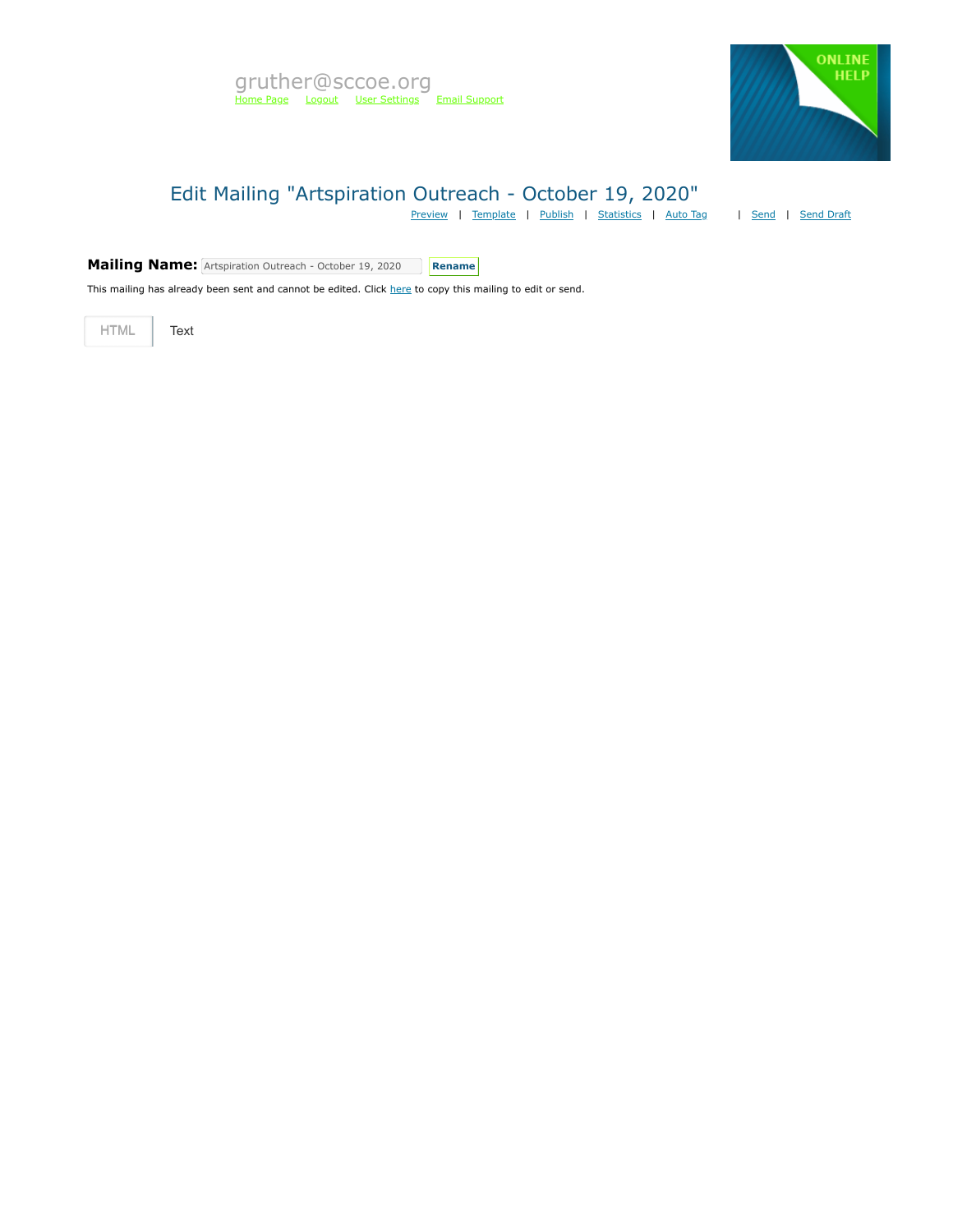

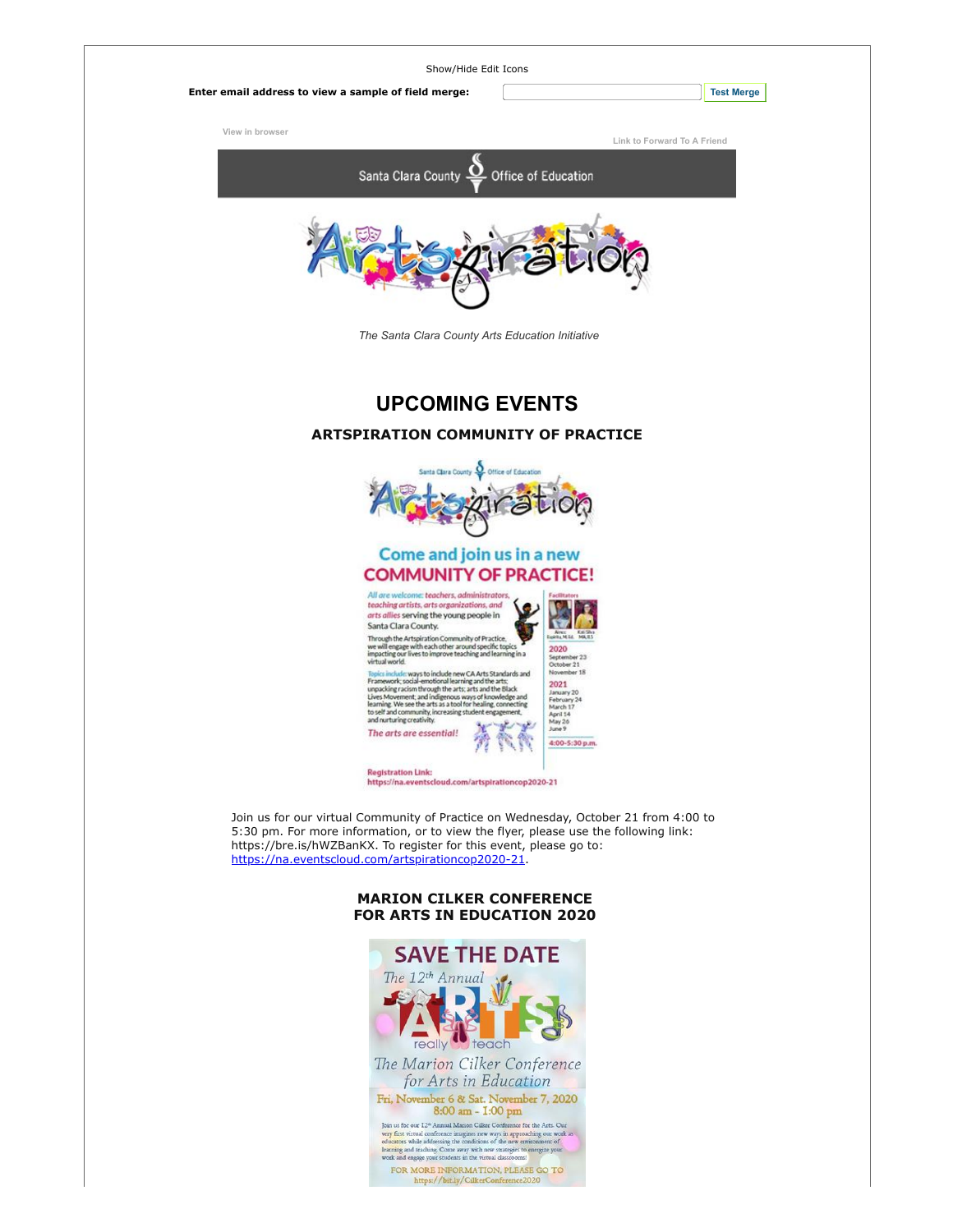

For more information, please go to [https://bit.ly/CilkerConference2020.](https://custapp.marketvolt.com/link/aGYE9RIDHB?CM=0&X=PREVIEW)

## **OTHER NEWS**

## **Day of Racial Healing**



In 2020, the County of Santa Clara recognized that there is a racial divide in our country, and commemorated January 2020 as a month of Racial Healing in our community.

The Santa Clara County Office of Education is partnering with the County of Santa Clara Office of Cultural Competency to invite educators and community members to attend and join in the movement! For more information, click on the flyer, to register use the following link: [bit.ly/DAR2021.](https://custapp.marketvolt.com/link/QX3CNQmsNY?CM=0&X=PREVIEW)

Until We Are All Free: [http://www.untilweareallfree.com/#declaration-of-unity-intro](https://custapp.marketvolt.com/link/eGHoxgcukG?CM=0&X=PREVIEW)

Black Art in America: [https://www.blackartinamerica.com/index.php/2020/06/21/the-significance-of-the](https://custapp.marketvolt.com/link/FTxCUE5KdQ?CM=0&X=PREVIEW)black-lives-matter-mural/

[No Going Back: https://www.culturalpower.org/stories/o-going-back-covid-19](https://custapp.marketvolt.com/link/49FW11zyTm?CM=0&X=PREVIEW) cultural-strategy-activation/

## **CDE 2020-21 Guidance for Arts Education**



Please see the CA Department of Education Arts Education Guidance 2020-21 document for information and resources to determine how to safely provide arts education in alignment with the California Education Code. For access to the document, please click here or use this link: [https://bre.is/5PEkBxYL](https://custapp.marketvolt.com/link/pfx2P9aeD3?CM=0&X=PREVIEW).



CreateCA is calling on all partners and friends to post to your social channels on October 21st using the hashtag #CREATETHEVOTE!

For the flyer, please [click](https://custapp.marketvolt.com/link/rd1qM1QfS1?CM=0&X=PREVIEW) here or use the following link: https://tinyurl.com/y3dbgo5x

For more information, please click [here o](https://custapp.marketvolt.com/link/q8EfKSIfbX?CM=0&X=PREVIEW)r use the link to watch the video: [https://www.youtube.com/watch?v=RVhJbOY\\_TL4](https://custapp.marketvolt.com/link/N5bzfnqBsQ?CM=0&X=PREVIEW)